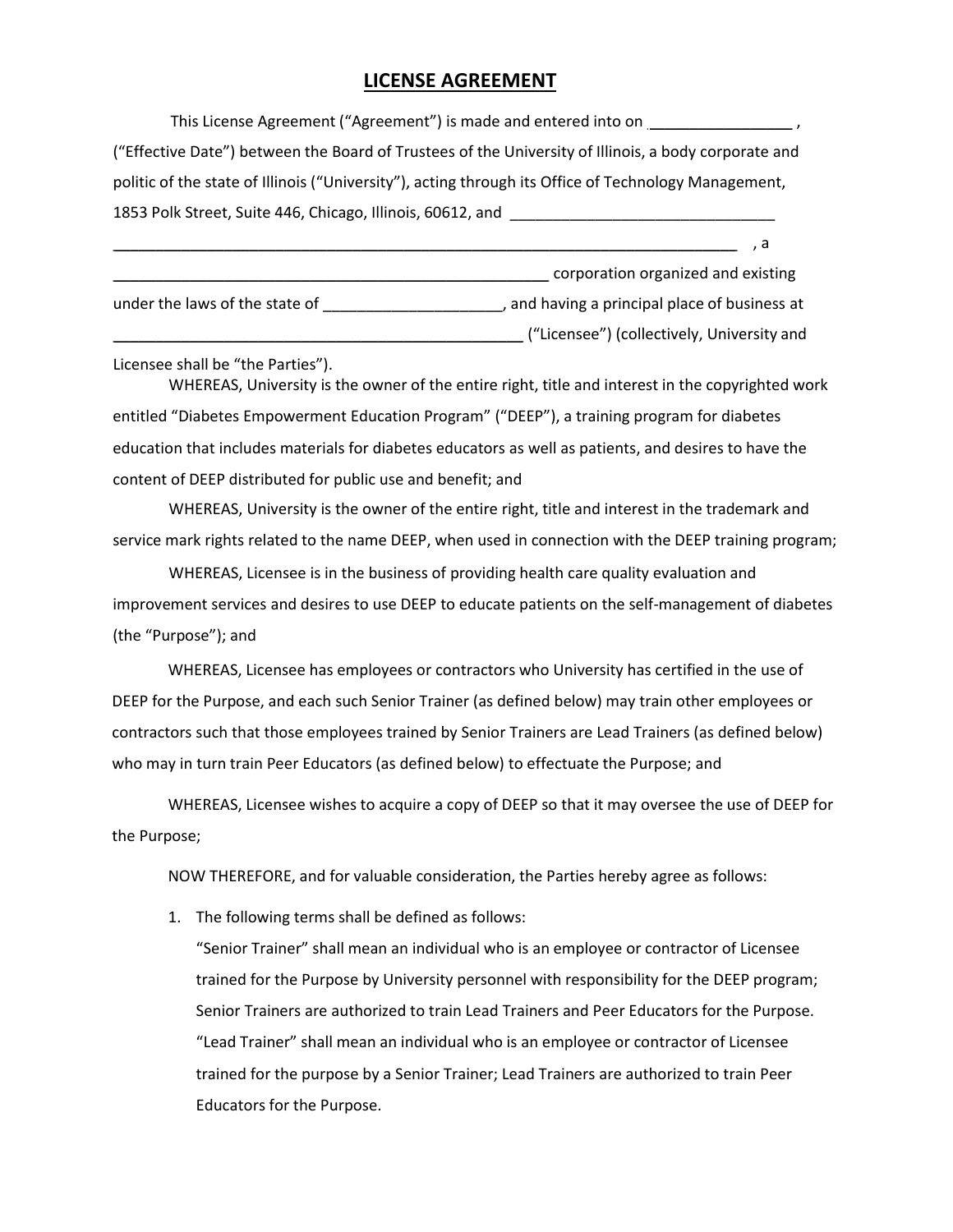"Peer Educator" shall mean an individual who is a community healthcare worker and an employee or volunteer of Licensee and who is trained for the Purpose by a Senior Trainer or Lead Trainer; Peer Educators are only authorized to work with patients for the Purpose and may not train other Peer Educators, Lead Trainers or Senior Trainers.

2. University grants to Licensee permission to make as many copies of the DEEP Lead Trainer materials as needed to train Lead Trainers to achieve the Purpose in the State of

\_\_\_\_\_\_\_\_\_\_\_\_\_\_\_\_\_\_\_\_\_\_\_\_\_\_\_, provided in either electronic or hardcopy form, and to distribute such materials and copies to the specific Senior Trainers identified in Appendix A for the training of Lead Trainers and Peer Educators. University also grants to Licensee permission for each Senior Trainer to make as many copies of the DEEP materials as reasonably needed to achieve the Purpose, provided in either electronic or hardcopy form, and to distribute such materials and copies to the Lead Trainers or Peer Educators whom the Senior Trainers train for use with patients in the self-management of diabetes ("the Program"). Each Lead Trainer or Peer Educator may make copies as needed for their own, internal, non-commercial, educational and research purposes related to DEEP and the training of patients. University also grants to Licensee and to the Senior Trainers permission to use the DEEP trademark and service mark rights in connection with the Program, and to promote the Program to the public. For the purposes of this Agreement, educational and research purposes is limited to training given to patients.

- 3. Licensee and the Senior Trainers identified in Appendix A hereby agree that each copy of the DEEP materials shall contain the following attribution: DEEP was developed at the University of Illinois-Chicago by the Midwest Latino Health Research, Training and Policy Center. Organization hereby agrees that each copy of the DEEP materials shall also include the following copyright notice: "©The Board of Trustees of the University of Illinois 2012-[insert year of most recent updates if needed]. All rights reserved. Permission to use these materials may be obtained from the University of Illinois."
- 4. Licensee and the Senior Trainers identified in Appendix A may not use the DEEP materials except as expressly authorized herein.
- 5. University hereby reserves to itself all rights not expressly granted herein, including, but not limited to the right to create Derivative Works of the DEEP materials. For the purposes of this Agreement, the term "Derivative Works" shall be coextensive with the definition of that term under United States Copyright Law, 17 USC § 101.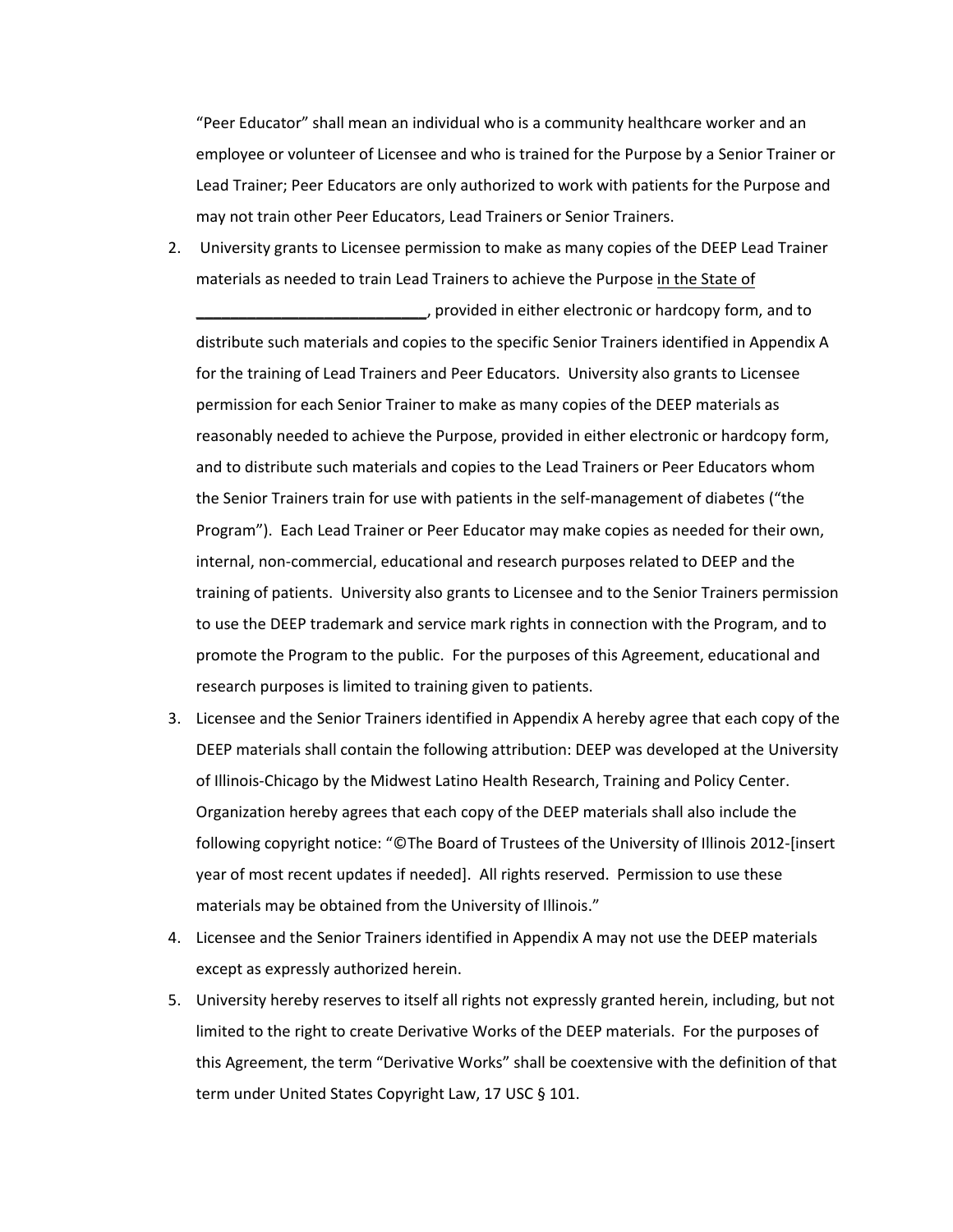- 6. Licensee, Senior Trainers, Lead Trainers and Peer Educators may not commercially exploit the DEEP materials, or any material derived from or based upon the DEEP materials.
- 7. No rights to any future versions of the DEEP materials are transferred under this Agreement, and no such rights to future versions may be implied under this Agreement.
- 8. The DEEP materials are transferred "AS IS," and University expressly disclaims any and all warranties in the DEEP materials. UNIVERSITY EXPRESSLY DISCLAIMS ANY AND ALL WARRANTIES OF ANY KIND OR NATURE, WHETHER EXPRESS OR IMPLIED, RELATING TO PERFORMANCE, MARKETABILITY, TITLE OR OTHERWISE IN ANY RESPECT RELATED TO THE DEEP MATERIALS. UNIVERSITY FURTHER DISCLAIMS ANY EXPRESS OR IMPLIED WARRANTIES OF MERCHANTABILITY OR FITNESS FOR A PARTICULAR PURPOSE, AND DISCLAIMS ANY EXPRESS OR IMPLIED WARRANTY REGARDING THE NON-INFRINGEMENT OF ANY PATENT, COPYRIGHT, TRADEMARK OR ANY OTHER RIGHTS OF THIRD PARTIES IN CONNECTION WITH THE DEEP MATERIALS. LICENSEE, THE ORGANIZATIONS AND THEIR SPECIFIC PERSONNEL IDENTIFIED IN APPENDIX A, ASSUME THE ENTIRE RISK AND RESPONSIBILITY FOR THE SAFETY, EFFICACY, PERFORMANCE, DESIGN, MARKETABILITY, TITLE AND QUALITY OF ALL PRODUCTS AND SERVICES.
- 9. Licensee and the Senior Trainers identified in Exhibit A hereby assume all liability related to its use of the DEEP materials, and hereby indemnify and hold harmless the University and its affiliates, including its trustees, directors, officers, faculty, staff, students, employees, consultants and agents from and against all loss, damage, cost and expense, including reasonable attorneys' fees which they may sustain or become liable for on account of injury to or death of persons, or on account of damage to or destruction of property resulting from Licensee's or Senior Trainers' use of the DEEP materials by Licensee, its employees or volunteers, or the Peer Educators who are trained by the Senior Trainers identified in Appendix A or by any Lead Trainer, or the Peer Educators who work with patients in the community, or due to or arising in any manner from any statements, acts or omissions, whether sounding in tort, contract, or other legal theory. Licensee hereby agrees that it shall obtain, the written agreement of each Lead Trainer and Peer Educator to be bound under the terms of this agreement.
- 10. The term of this Agreement shall be five years from the Effective Date. Licensee and the Senior Trainers identified in Appendix A hereby agree that it shall cease using all DEEP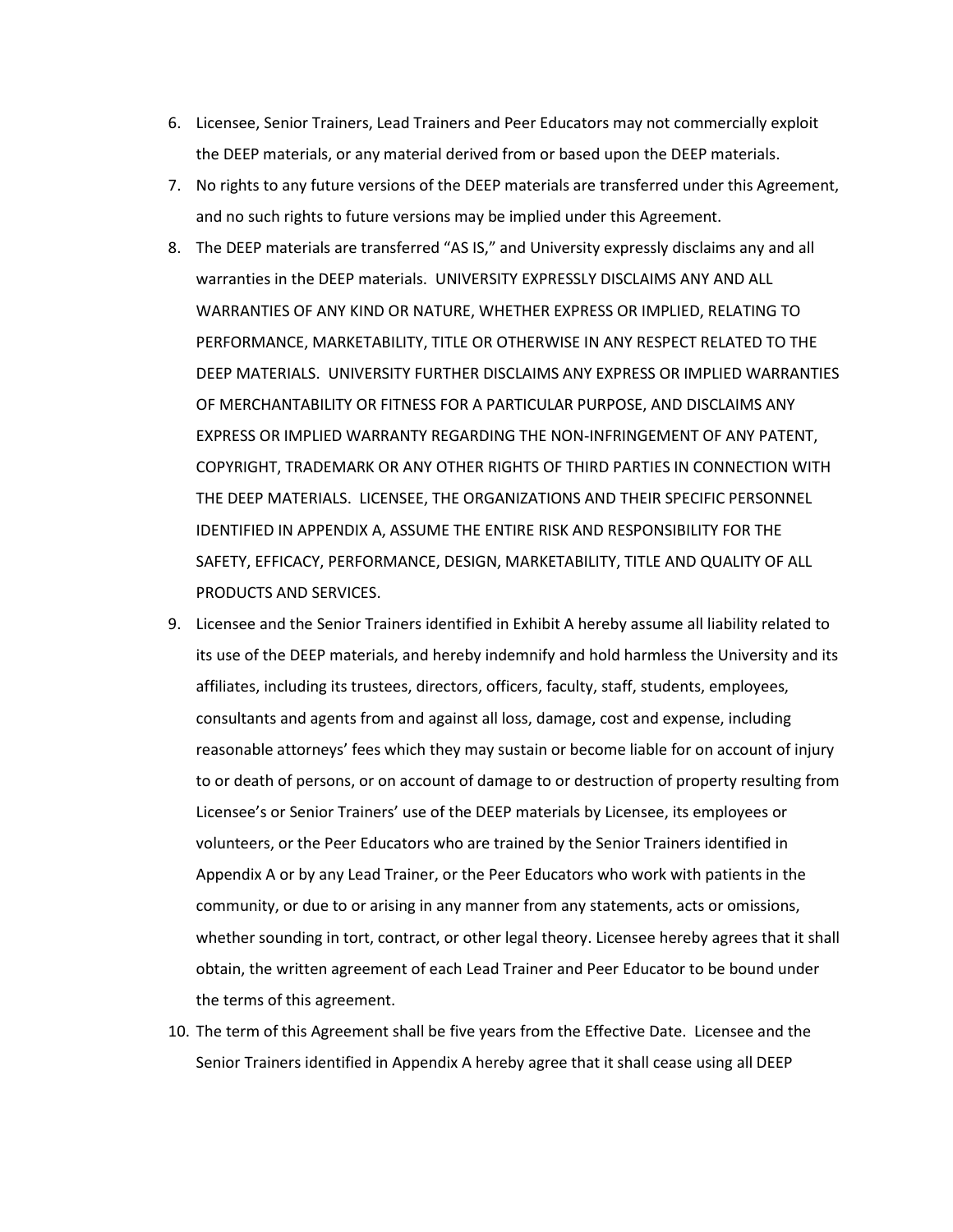materials, and the DEEP trademark and service mark, after the term of this Agreement expires.

- 11. Licensee agrees to make written reports yearly on or before November 30 of each calendar year during the Term to the Office of Technology Management detailing the number of Lead Trainers and Peer Educators trained using DEEP.
- 12. Prior to any distribution or use of the DEEP Materials, Licensee shall obtain the written agreement of each Senior Trainer that the Senior Trainer is bound by the terms of this Agreement (including Section 6).
- 13. In consideration of the permission granted above, Licensee shall pay a total of six hundred U.S. Dollars (\$600) within thirty (30) days from the execution of this agreement. This payment shall be payable to "Board of Trustees of The University of Illinois" and sent to the following address:

Office of Technology Management University of Illinois at Chicago (MC 682) 1853 West Polk Street, Suite 446 Chicago, IL 60612-7335 Phone 312-996-7018 Fax 312-996-1995

- 14. This writing constitutes the entire agreement between the Parties concerning the subject matter hereof and supersedes all prior written and oral agreements and understandings with respect thereto. Except as provided in Section 14, this Agreement may not be amended, supplemented or modified, except by an instrument in writing signed by both parties.
- 15. This Agreement may be executed in one or more counterparts, each of which shall be deemed an original and all of which together shall be deemed the same agreement. A fax or other copy of this Agreement shall be treated as an original for all purposes.
- 16. This Agreement shall be governed by the laws of the State of Illinois, excluding its choice of law provisions.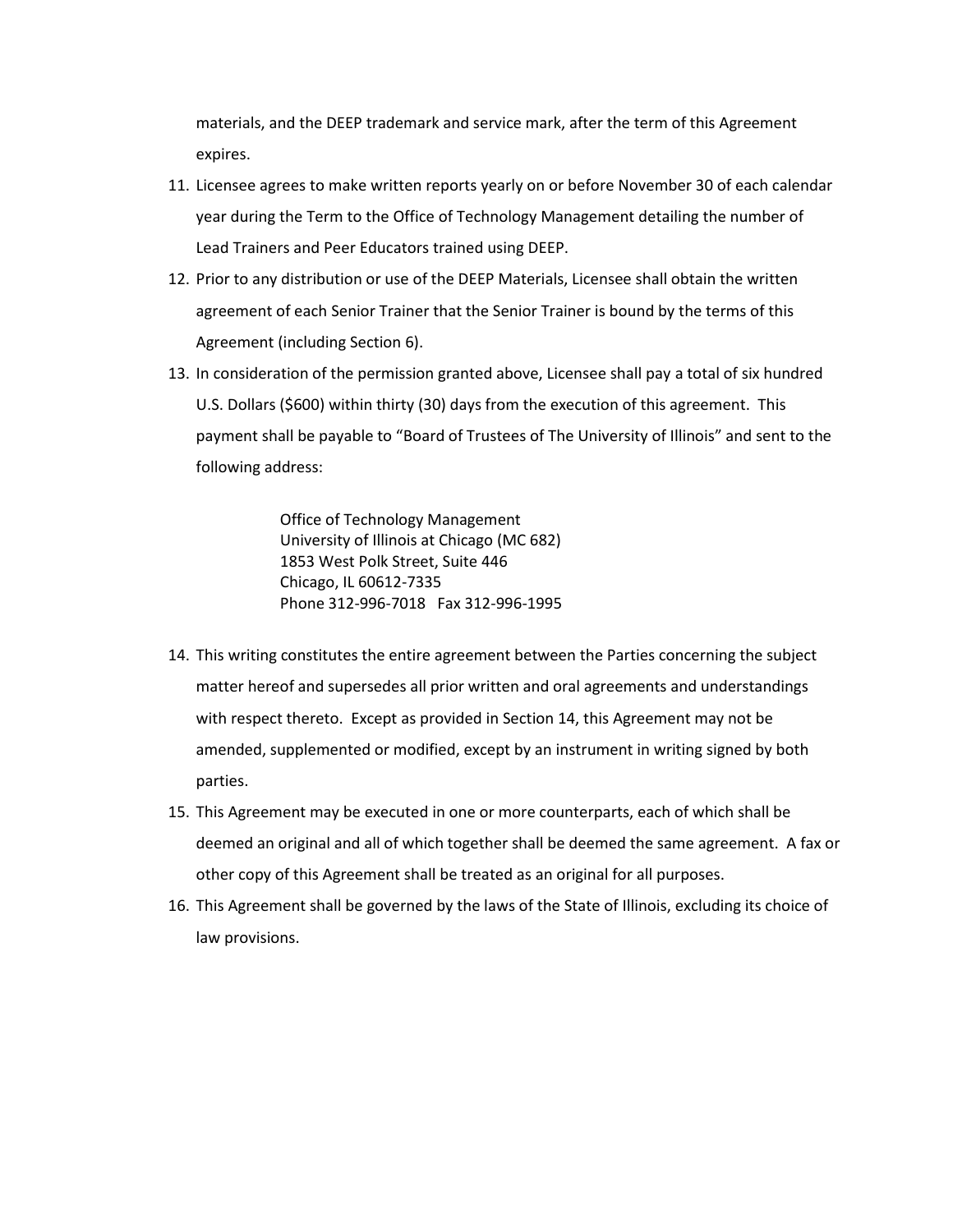IN WITNESS WHEREOF, the Parties have caused this Agreement to be executed by their authorized representatives as of the day and year first written above.

THE BOARD OF TRUSTEES OF THE UNIVERSITY OF ILLINOIS: LICENSEE:

|             | Bv:                                |             |
|-------------|------------------------------------|-------------|
| <b>DATE</b> | Signature of Licensee              | <b>DATE</b> |
|             | Printed Name and Title of Licensee |             |
| <b>DATE</b> |                                    |             |
|             |                                    |             |

\_\_\_\_\_\_\_\_\_\_\_\_\_\_\_\_\_\_\_\_\_\_\_\_\_\_\_\_\_\_\_\_\_\_\_\_\_ Printed Name and Title of Comptroller Delegate